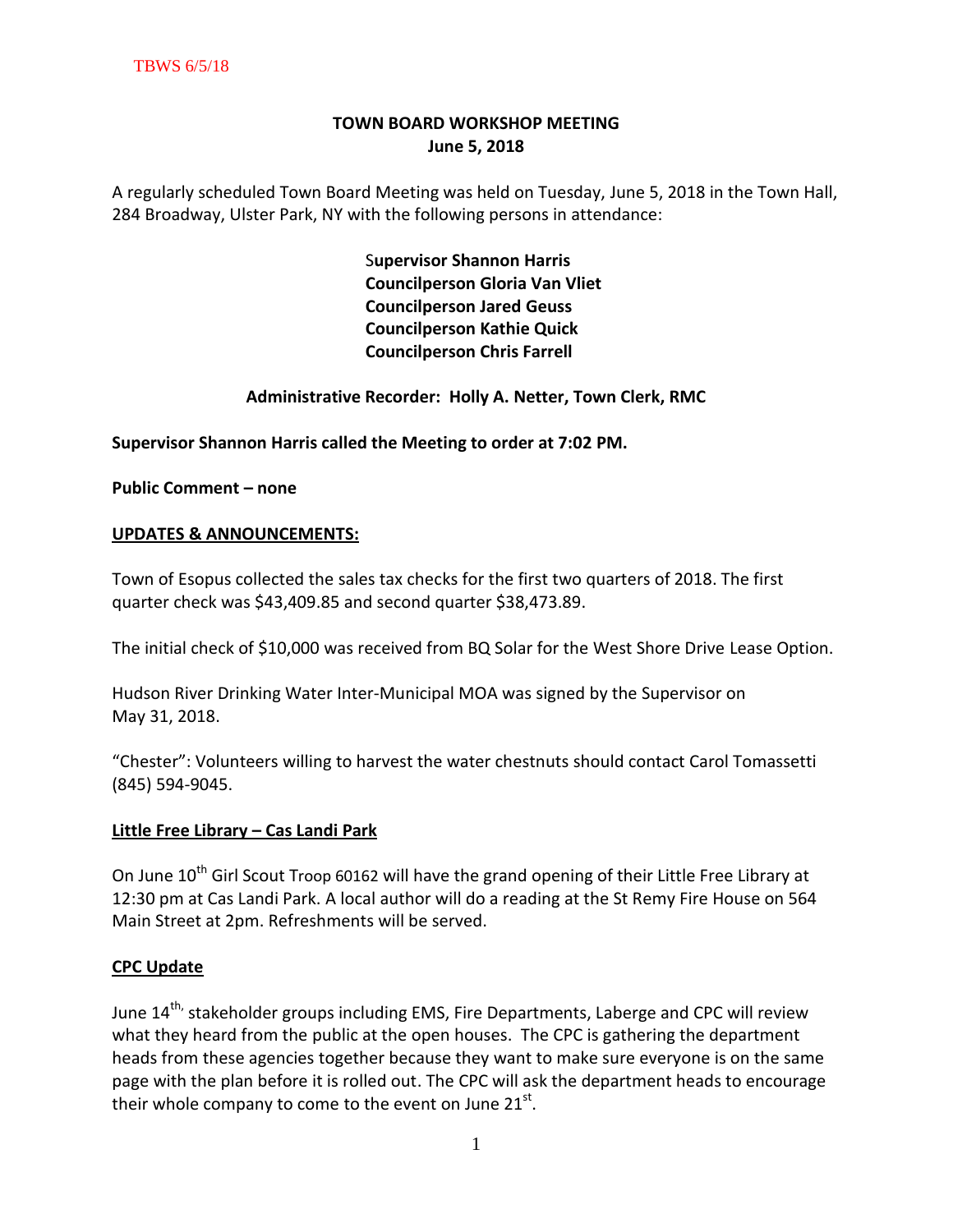Preview of Master Plan will be June 21, 2018 from 5pm – 7pm followed by the Town Board Meeting. A presentation of the progress will be given which includes slides, pictures, graphs and renderings. Laberge Group will explain what our next move will be and give guidance. There will also be a question and answer section for the public.

## **PORT EWEN POST OFFICE UPDATE**

Building Inspector, Sal Morello, has inspected the Post Office on Wednesday and said the landlord had met and cured violations that were sited. The USPS sent inspectors to further analyze the mold issues. The opinion of the NYS Department of Health Public Health Specialist, Nathan Walz, in the Bureau of Toxic Substances Assessment, regarding a mold issue was sent to the USPS. The Post Office was unable to give Supervisor Harris a date of reopening. Supervisor Harris has called Congressman Faso's office to assist in pressing the Post Office for a reopen date.

#### **LABERGE GROUP CONTRACT ADDENDUM**

**A MOTION WAS MADE BY COUNCILPERSON KATHIE QUICK TO AUTHORIZE SUPERVISOR HARRIS TO SIGN THE CONTRACT ADDENDUM FOR LABERGE GROUP IN THE AMOUNT OF \$4,800 TO DEVELOP A 2018 CFA GRANT APPLICATION TO UPDATE THE LOCAL WATERFRONT REVITALIZATION PLAN (LWRP) AND TO CREATE HAMLET REVITALIZATION PLANS FOR THE TOWN OF ESOPUS**. **THE MOTION WAS SECONDED BY COUNCILPERSON CHRIS FARRELL. ALL MEMBERS PRESENT WERE IN FAVOR. MOTION CARRIED**.

\*\*Sturgeon Pond and the Wallkill Waterfront are also to be included.

#### **Bids for Solarize Esopus are due June 4, 2018.**

Bids were received from the following companies in New York:

| Apex          | Queensbury     | \$2.65 per watt                                 |
|---------------|----------------|-------------------------------------------------|
| Lotus Solar   | Hudson         | \$3.22 per watt                                 |
| Plug PV       | Albany         | \$2.90 per watt                                 |
| Solar Liberty | <b>Buffalo</b> | *no per watt pricing could be found, it appears |
|               |                | they offer a leasing option.                    |

The bids have been forwarded to the Environmental Board for further review. After receiving the input from the Environmental Board, the Town Board will award the bid at a future Town Board meeting.